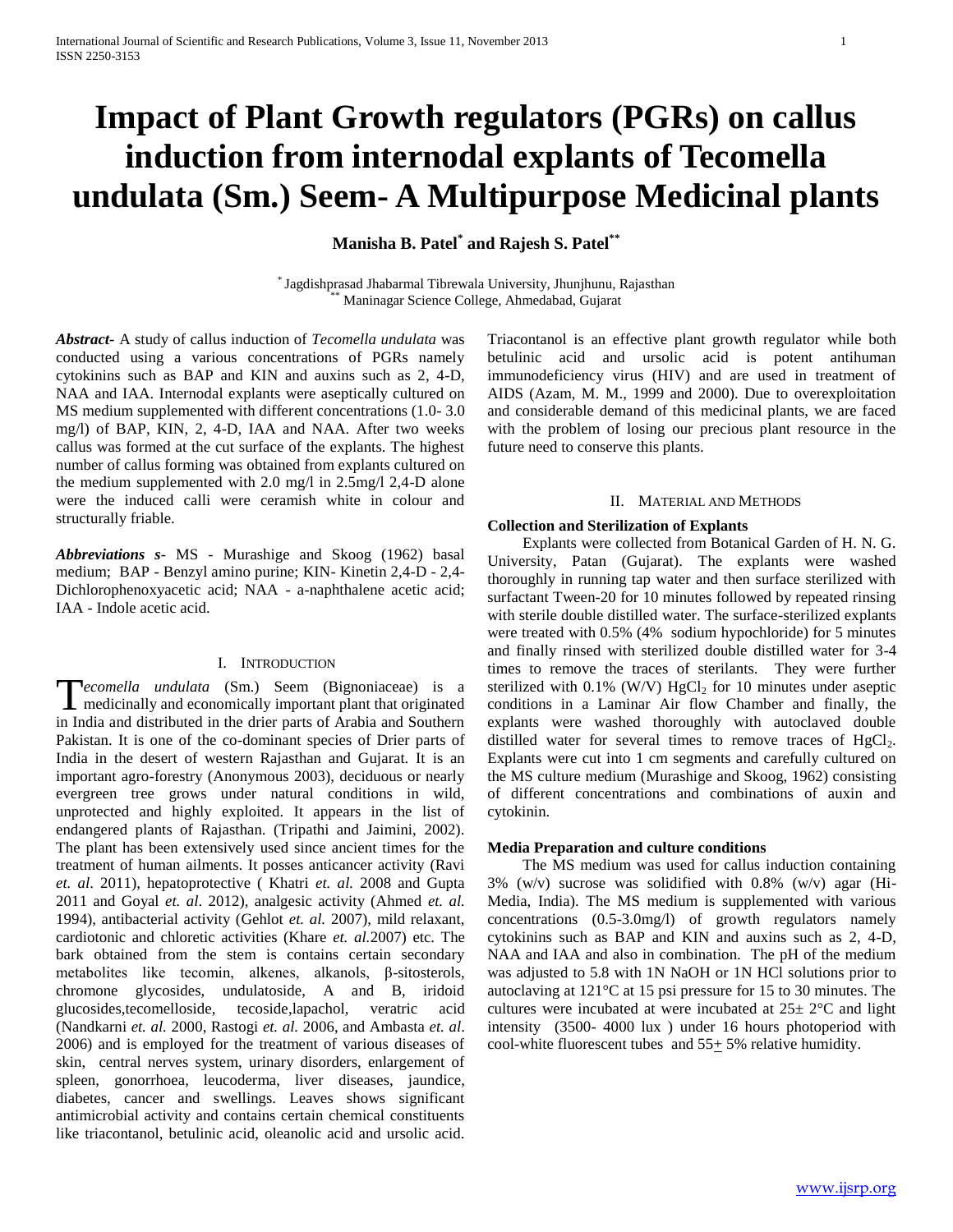International Journal of Scientific and Research Publications, Volume 3, Issue 11, November 2013 2 ISSN 2250-3153

## III. STATISTICAL ANALYSIS

 The experiments of callus culture were conducted with a minimum of five replicates. All experiments were repeated three times. The data were analyzed by mean  $\pm$  standard error.

## IV. RESULTS AND DISCUSSION

 Internodal explants of *Tecomella undulata* were cultured on MS media supplemented with BAP, KIN, 2,4-D, NAA and IAA alone for callus induction. The effect of PGRs on callus formation is shown in Table 1. The maximum callus induction to be found  $(94.00 \pm 0.00)$  was observed in 2.5 mg/l 2,4-D were the induced calli were ceramish white in colour and structurally friable followed by  $(92.00 \pm 0.00)$  was observed in 3.0 mg/l BAP were the induced calli were brownish white in colour and structurally compact. The callusing response increases with increases the concentration of BAP. The lowest callusing (22.7  $\pm$ 0.72) was observed in 3.0 mg/l IAA. No callus induction was found to in 1.0mg/l and 1.5mg/l of IAA and also the callusing response decreases with increases the concentration of IAA. The highest callus growth in terms of fresh and dry weight  $(2.58 \pm 0.8)$ g and  $1.12 \pm 0.14$  g) 2.5mg/l 2,4-D followed by 2.47  $\pm$  0.02 g fresh weight and  $0.76 \pm 0.04$  g dry weight was obtained in in 3.0 mg/l BAP (Table.1). The lowest growth rate of  $0.12 \pm 0.02$ g

fresh weight and  $0.04 \pm 0.01$  g dry weight was obtained in 3.0 mg/l IAA. The effect of growth regulators on callus growth of different plant species were studied in several research reports. In this respect,

 Similar response was also observed in the callus formation and shoot multiplication of *Oroxylum indicum (*Gokhale, M. and Bansal, Y. K., 2009). In vitro regeneration of *Tecomella undulata* (Sm.) Seem- an endangered medicinal plant reported by Danya U. *et al*.,2012. Ragavendra singh et al (2009) achieved *in vitro* adventitious shoot regeneration in *T. undulata*. Gang *et al*., (2003) reported that auxins and cytokinins are the most widely used plant growth regulators in plant tissue culture and auxins play an important role in the callus induction and different types of auxins had various effects (Baskaran *et al*., 2006). Rao *et al*., (2006) reported the cytokinins facilitated the effect of auxin in callus induction.

#### V. CONCLUSION

 The MS medium contains various plant growth regulators like 2,4-D, BAP, KIN, NAA and IAA using the range between 1.0-3.0mg/l. Callus induction was recorded and the maximum callus induction was observed in the 2,4-D 2.5mg/l.

| Table 1: Effects of Plant Growth Regulators (PGRs) on callus induction and callus growth of internodal explant of Tecomella |
|-----------------------------------------------------------------------------------------------------------------------------|
| <i>undulata</i> ( <i>Sm.</i> ) <i>Seem</i> ( <b>Mean</b> $\pm$ <b>S.E</b> )                                                 |

| <b>Plant Growth</b><br><b>Regulators</b><br>(PGRs) | Concentration<br>(PGRs)<br>of<br>(mg/l) | Percentage<br>for<br>(%)<br>callus<br>induction<br>$(Mean \pm SE)$ | <b>Response</b><br>intensity of<br>callus | <b>Texure of</b><br>callus | <b>Callus colour</b> | Fresh weight<br>of callus $(g)$<br>$(Mean \pm SE)$ | Dry weight<br>of callus (g)<br>(Mean±SE) |
|----------------------------------------------------|-----------------------------------------|--------------------------------------------------------------------|-------------------------------------------|----------------------------|----------------------|----------------------------------------------------|------------------------------------------|
| Control                                            | $\sim$                                  |                                                                    | $\sim$                                    | $\overline{\phantom{a}}$   |                      |                                                    | $\sim$                                   |
| MS+BAP                                             | 1.0                                     | $\overline{83.4} \pm 1.36$                                         | $+++$                                     | Friable                    | <b>Brown</b>         | $1.25 \pm 0.02$                                    | $0.14 \pm 0.04$                          |
|                                                    | 1.5                                     | $86.8 \pm 0.58$                                                    | $++++$                                    | Friable                    | Whitish brown        | $1.28 \pm 0.01$                                    | $0.12 \pm 0.03$                          |
|                                                    | 2.0                                     | $89.2 \pm 0.49$                                                    | $+++$                                     | Friable                    | Whitish brown        | $1.24 \pm 0.02$                                    | $0.11 \pm 0.03$                          |
|                                                    | 2.5                                     | $90.0 \pm 0.54$                                                    | $++++$                                    | compact                    | Creamish brown       | $2.09 \pm 0.02$                                    | $0.52 \pm 0.04$                          |
|                                                    | 3.0                                     | $92.0 \pm 0.00$                                                    | $+++++$                                   | compact                    | Brownish white       | $2.47 \pm 0.02$                                    | $0.76 \pm 0.04$                          |
| $MS+KIN$                                           | 1.0                                     | $47.2 \pm 1.28$                                                    | $^{+}$                                    | compact                    | Brownish white       | $0.44 \pm 0.02$                                    | $0.12 \pm 0.02$                          |
|                                                    | 1.5                                     | $55.2 \pm 1.59$                                                    | $^{+}$                                    | compact                    | Brownish white       | $0.48 \pm 0.06$                                    | $0.11 \pm 0.01$                          |
|                                                    | 2.0                                     | $67.4 \pm 1.20$                                                    | $++$                                      | compact                    | Brownish white       | $0.52 \pm 0.05$                                    | $0.14 \pm 0.02$                          |
|                                                    | 2.5                                     | $73.4 \pm 1.36$                                                    | $++$                                      | Friable                    | Creamish brown       | $1.11 \pm 0.07$                                    | $0.28 \pm 0.09$                          |
|                                                    | 3.0                                     | $89.6 \pm 0.81$                                                    | $+++$                                     | Friable                    | Creamish brown       | $1.22 \pm 0.07$                                    | $0.90 \pm 0.08$                          |
| $MS+2,4-D$                                         | 1.0                                     | $65.0 \pm 0.44$                                                    | $++$                                      | Friable                    | Creamish white       | $0.92 \pm 0.03$                                    | $0.14 \pm 0.09$                          |
|                                                    | 1.5                                     | $74.4 \pm 1.20$                                                    | $++$                                      | Friable                    | Creamish white       | $0.84 \pm 0.03$                                    | $0.52 \pm 0.04$                          |
|                                                    | 2.0                                     | $89.5 \pm 0.50$                                                    | $+++$                                     | Friable                    | Creamish white       | $1.23 \pm 0.03$                                    | $0.28 \pm 0.04$                          |
|                                                    | 2.5                                     | $94.0 \pm 0.00$                                                    | $+++++$                                   | Friable                    | Creamish white       | $2.50\pm0.80$                                      | $1.12\pm0.14$                            |
|                                                    | 3.0                                     | $85.8 \pm 0.73$                                                    | $+++$                                     | Friable                    | Creamish white       | $1.96 \pm 0.16$                                    | $0.81 \pm 0.01$                          |
| MS+NAA                                             | 1.0                                     | $60.0 \pm 0.70$                                                    | $++$                                      | Friable                    | Light green          | $0.69 \pm 0.07$                                    | $0.14 \pm 0.03$                          |
|                                                    | 1.5                                     | $71.0 \pm 0.44$                                                    | $++$                                      | Friable                    | Light green          | $0.78 \pm 0.03$                                    | $0.16 \pm 0.02$                          |
|                                                    | 2.0                                     | $77.6 \pm 0.67$                                                    | $++$                                      | Friable                    | Light green          | $0.93 \pm 0.09$                                    | $0.49 \pm 0.07$                          |
|                                                    | 2.5                                     | $88.0 \pm 1.30$                                                    | $+++$                                     | compact                    | Brownish white       | $1.37 \pm 0.09$                                    | $0.86 \pm 0.07$                          |
|                                                    | 3.0                                     | $88.8 \pm 0.86$                                                    | $+++$                                     | Friable                    | Light green          | $1.05 \pm 0.09$                                    | $0.18 \pm 0.03$                          |
| MS+IAA                                             | 1.0                                     | $0.00 \pm 0.00$                                                    | $\sim$                                    | $\overline{\phantom{a}}$   |                      | $0.00 \pm 0.00$                                    | $0.00 \pm 0.00$                          |
|                                                    | 1.5                                     | $0.00\pm0.00$                                                      | $\sim$                                    |                            |                      | $0.00 \pm 0.00$                                    | $0.00 \pm 0.00$                          |
|                                                    | $\overline{2.0}$                        | $40.0 \pm 0.54$                                                    | $^{+}$                                    | Friable                    | Whitish green        | $0.30 \pm 0.01$                                    | $0.11 \pm 0.02$                          |